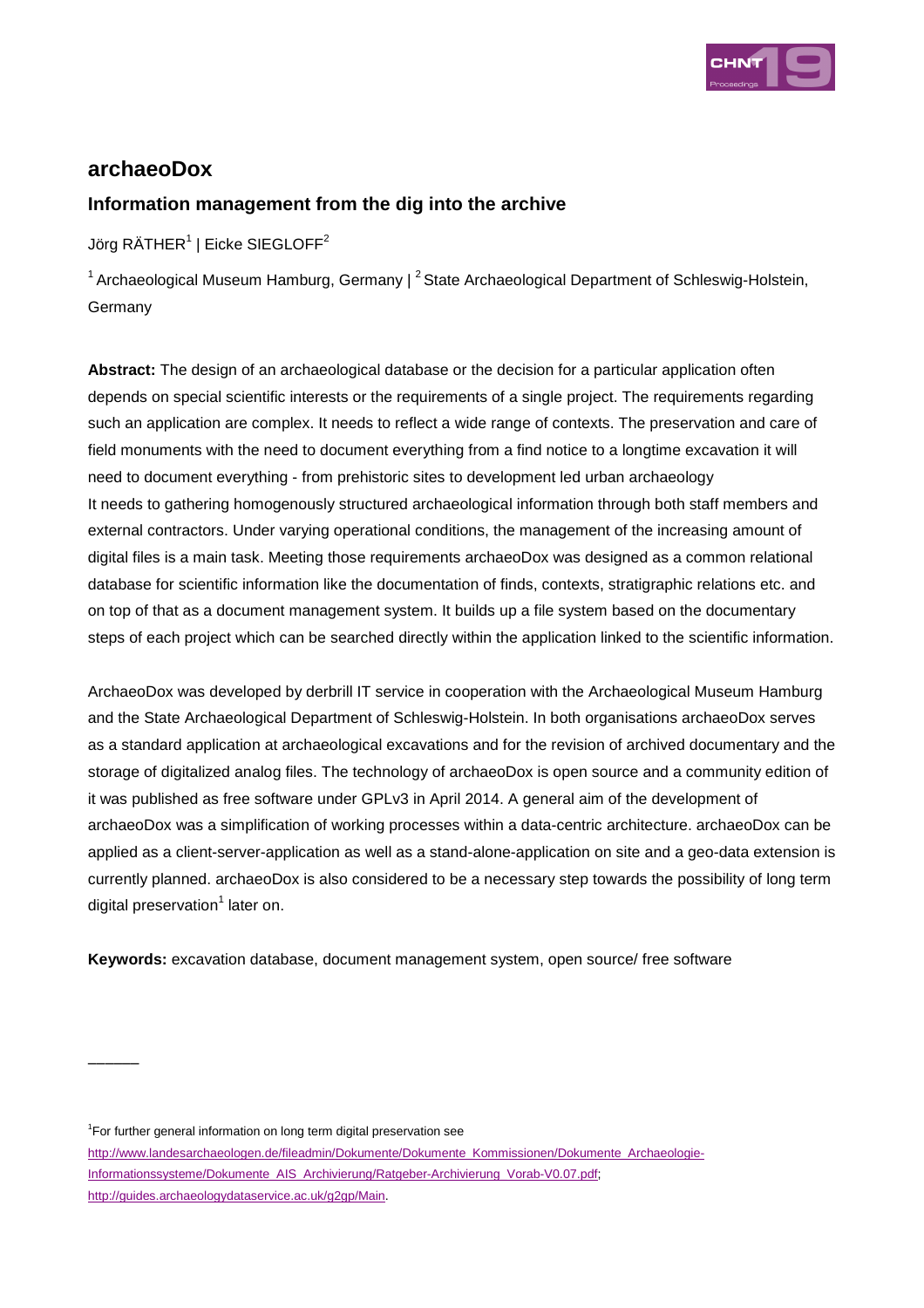

### **Initial situation**

The bandwidth of archaeological sites from palaeolithic to modern times can be overwhelming. Trying to put this diversity into a piece of excavation-software is a huge task. To remain flexible in data entry is a challenge in itself. Yet it is crucial to incorporate the different situations and the depths of accuracy of data being collected into the concept and design of an excavation database. Simple observations on building sites under high pressure of time, preliminary investigations and longer lasting projects need to be reflected in the data model and user interface. The necessity to display rural and urban scenarios adds to the complexity. Meanwhile database software like Microsoft Access has enabled almost everybody to set up own databases. Those are in use for either single or multiple excavation projects or specific scientific questions. But often the main focus does not lie on building up really homogenous data structures, at least not across projects or institutions.

While excavating, a soil archive will be destroyed und thus needs to be transformed into a documentation and finds archive. Only complying with conventions data can be conserved in a uniform and reusable manner. All documents and finds must be converted into an achievable state; documentation must be completely transparent without gaps and be clear and comprehensive. Resulting data should be uniform regardless the person filing it. Without meeting those standards, it will not be possible at all to maintain the archive of our cultural heritage. Once destroyed is destroyed forever – not only using shovels, but also by accidentally deleting data or careless backing up, misplacing files etc.

Besides find objects, the documentation is the only remaining source of information left for posterity. The only source archaeological information can be extracted and re-evaluated from.

Although this is obvious to most parties involved, way too often the structure of filing systems is not exactly prescribed and lies in the hands of a processor. They try their best to file the data where and how they can see fit. If database-software is used, in most cases it could certainly manage a single project, maybe including document-management on a hard disk. A cross-project overview on technical and scientific data and related documents should be rather difficult.

Due to the lack of a central repository with homogenous data structures it will become more and more difficult to gain a complete overview on the ever growing amount of excavation projects and their documentation data. This is regardless of them being in the own institution, own district or beyond that. A central repository would also drastically increase the quality of the results of scientific data queries and reduce the time spent to do the research.

### **archaeoDox - Concept and technical background**

Facing the same initial situation, the development of archaeoDox followed a different mindset. First of all, major focus is the homogenous data-structure. A combination of a relational database and a document managing system is used. Technical and scientific data is collected and the linked documentation files are transmitted into a structured filing system that is expanding automatically during the course of the excavation.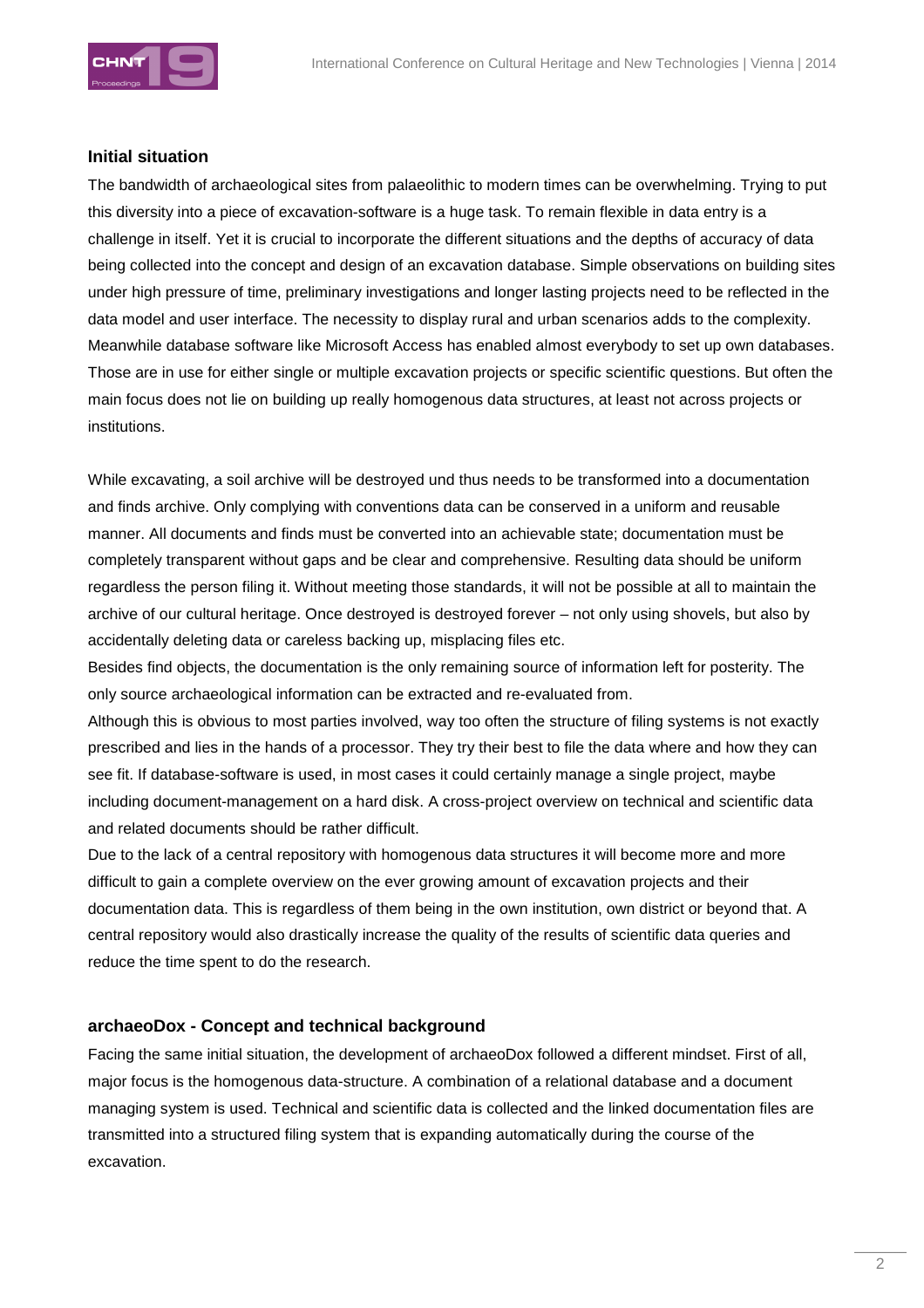.



ArchaeoDox is a client-server system. All data being collected on the client is synced into a central repository and a global filing system. When working in network mode the connected clients can work collaboratively. Using the web component, currently under construction, it is possible to browse through data and documentation of all processed archaeological activities using a web browser. You can also choose to use the client directly on the central repository.

After processing more than 400 archaeological activities with archaeoDox in Schleswig-Holstein since 2011, there is a homogenous filing structure for millions of data files likes photos etc. in a respective activity folder. There are always two subfolders placed in each of them: the backup-folder which holds a variety of automatically created output lists and an XML file. It can be used to exchange data, but also to fully restore the data for the excavation campaign. The second subfolder "documentation steps" contains a flat hierarchy of folders that holds the filing system for related documents. With every step in documentation carried out in the field, the filing system grows by one new folder that only needs to be filled with the documents. They will automatically be renamed by the system. The official in charge does not need to care about the naming conventions anymore.

Data being collected using the client, which of course also can be carried out offline, will be synced into a main repository as shown in a schematically overview on Fig. 1. Using the connect module any machine can work as the data repository on a large excavation campaign in a local network. In this way an entire excavation team can collaboratively work on the same campaign. Thus the complete architecture is scalable. Viewed from a different angle, this can also mean that a branch office autonomously collects data in its own network and afterwards delivers mentioned data to a common main data repository. This is specifically interesting looking at cross-county linear projects and of course scientific research. Using interfaces, data can be exchanged with external systems. The whole system is based on efficient open source software and is available as a free community edition under GPL license since spring 2014.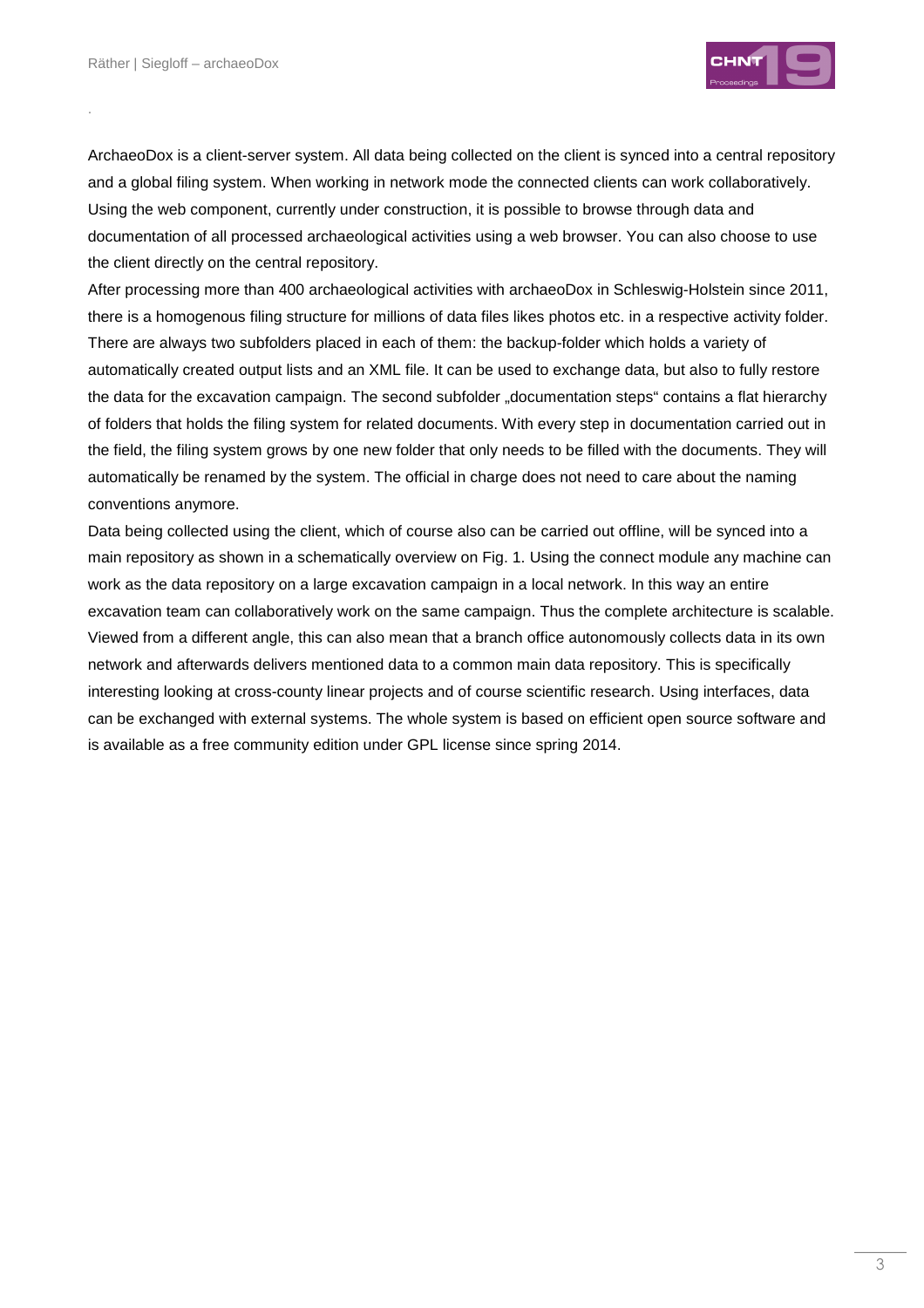



Fig. 1 – scalability of the archaeoDox-system-components

In order to distinguish the different archaeological activities a distinct number range is of crucial importance. Even though on the surface Schleswig-Holstein and Hamburg are using the same numbering convention, data integrity is always ensured through the use of so-called UUIDs, universal unique identifier. The concept of using UUIDs is carried out through all database entities. Thus every data-entry is always uniquely identifiable.

Additional to mandatory setting the geographical context, the official in charge needs to decide which module to use for collecting data. Both modules are based on single-context-recording. The module "urban excavation" is strictly based on stratigraphic units and thus fitting best for typical layer based excavations like in historic city centers or complex palaeolithic sites. The other module "field excavation" is based on features, fitting for example for excavations on prehistoric rural settlements or burial grounds. The underlying datastructure is exactly identical and gets very close to the general CRM- and the CRMarchaeo-data model<sup>2</sup>.

 $\overline{\phantom{a}}$ 

<sup>&</sup>lt;sup>2</sup> http://www.ics.forth.gr/isl/index\_main.php?l=e&c=711.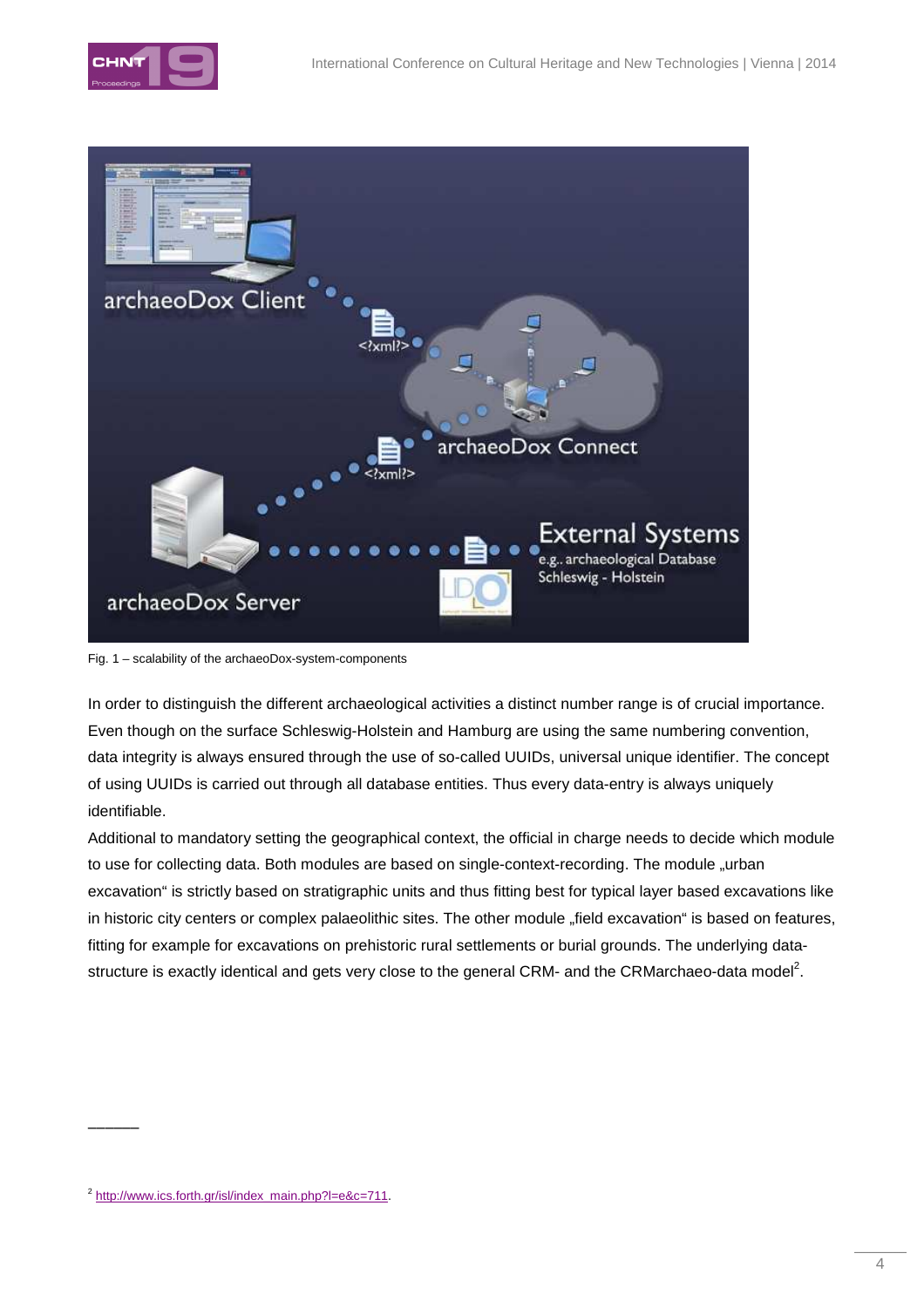

#### **archaeoDox – In brief**

.

In Fig. 2 the main data input screen is shown. Three major components are displayed. There is a tree-view on the left hand side, a list view and navigation in the center and on top a quick navigation using buttons. The buttons and nodes in the tree view correspond to existing technical units in an excavation, like for example so called areas. An area means nothing else than any section in an excavation. In this case eleven areas in the terrain have been entered and recorded in archaeoDox.



Fig. 2 – screenshot of the main data-input-screen (areas)

The same holds true for all other entities, such as features. They can be recorded in batch processes to minimize input time. Displayed on Fig. 3 is the main view of a feature with its various information, such as the associated excavation area as the feature's context. Thesaurus driven fields are used for dating and feature naming. Features can generally be grouped into so-called feature-complexes, for example the grouping of several post-holes into a footprint of a building. Stratigraphic references such as "older than" or "younger than" can be entered using the stratigraphy-submodule. Looking at the tree-view one can see that the displayed feature has been excavated in two plana. In the bottom right hand corner all related find objects are listed. The list fields always work as a quick navigation, too, in this case in order to jump to the data of one of the related finds. The same holds true for all the related documentation steps. In the shown example it becomes clear that the feature has been documented in five steps. archaeoDox increases a counter for the documentation-steps of each activity. Verbal descriptions are shown directly in the main screen of the feature. Using the Button "dokumentieren…" the documentation can be completed anytime.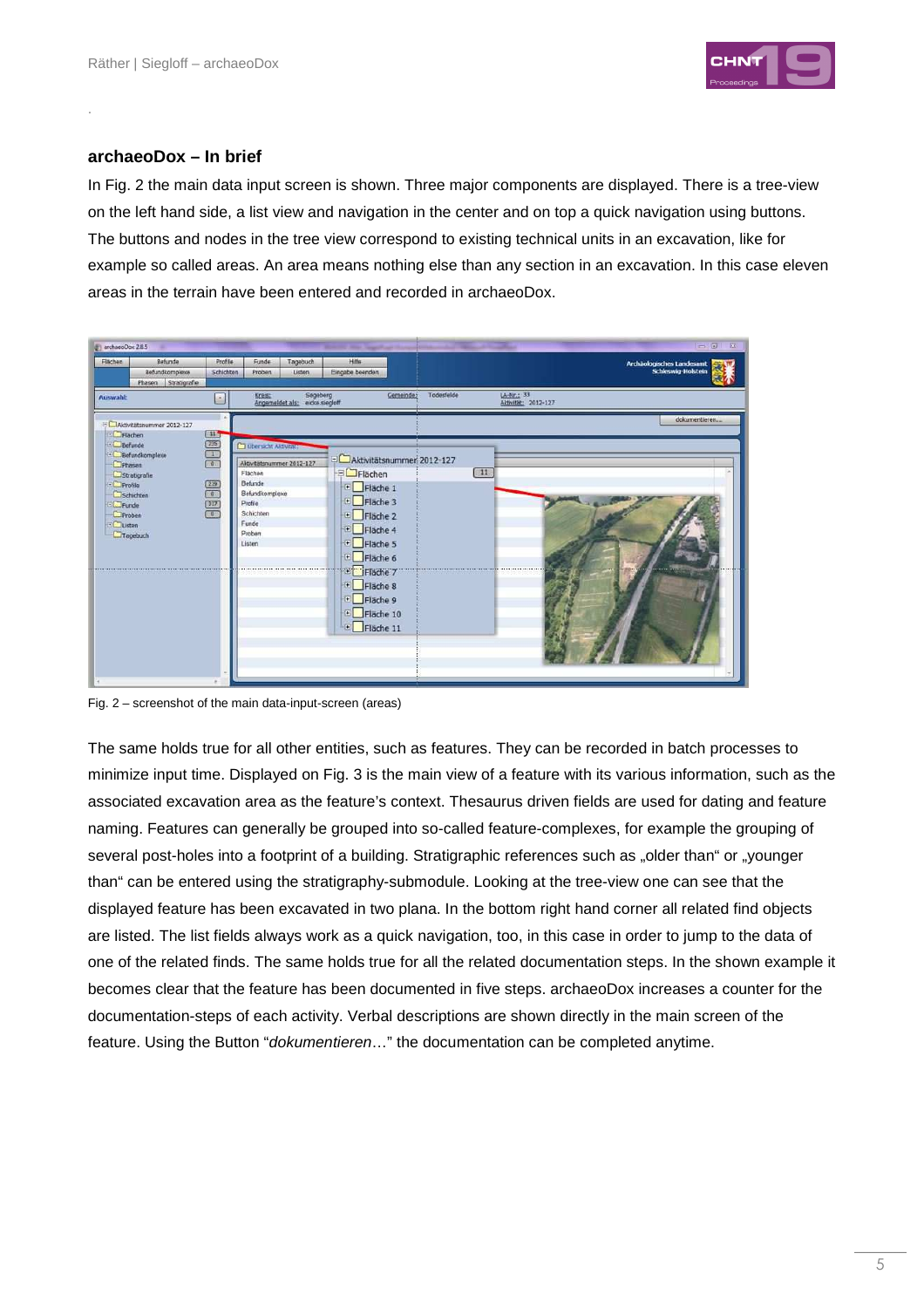

| Flächen                                                              | Befunde<br>Befundkomplexe<br>Phasen Stratigrafie                 | Profile<br>Schichten | Funde<br>Proben    | Tagebuch<br>Listen                         | Hilfe<br>Eingabe beenden                           |                        |                                                                                                          |                                                                |                                                                                                                 |                               | Archäologisches Landesamt<br>Schleswig-Holstein |
|----------------------------------------------------------------------|------------------------------------------------------------------|----------------------|--------------------|--------------------------------------------|----------------------------------------------------|------------------------|----------------------------------------------------------------------------------------------------------|----------------------------------------------------------------|-----------------------------------------------------------------------------------------------------------------|-------------------------------|-------------------------------------------------|
| Auswahl:                                                             |                                                                  | k                    | Kreis:             | Segeberg<br>Angemeldet als: eicke.siegioff |                                                    | Gemeinde:              | Todesfelde                                                                                               | LA-Nr.: 33<br>Aktivität: 2012-127                              |                                                                                                                 |                               |                                                 |
|                                                                      | $-1127 - 1000127$<br>128 - Befund 128<br>$\Box$ 129 - Befund 129 |                      | Gehe zu Nr:        |                                            | Befunde -> Befund: 124 bis 143 -> 131 - Befund 131 |                        |                                                                                                          |                                                                |                                                                                                                 |                               | Neue(r) Befund(e)<br>Altheford wonahmen         |
| $-130 - \text{Befund} 130$<br><b>B</b> 131 - Befund 131<br>$C$ Plana |                                                                  |                      | Befund: Befund 131 |                                            |                                                    |                        |                                                                                                          |                                                                |                                                                                                                 | neues Befundplanum definieren | dokumentieren                                   |
|                                                                      |                                                                  |                      | Befunddaten        | Zugewiesener Kontext                       |                                                    |                        |                                                                                                          |                                                                |                                                                                                                 |                               |                                                 |
| <b>El Planum 1</b>                                                   |                                                                  |                      | Id. Befundnr:      |                                            | 131 Wahrainne: 30.04.2012                          | $\overline{B_{\rm e}}$ |                                                                                                          | Ohne archäologische Relevanz                                   |                                                                                                                 |                               |                                                 |
|                                                                      | Dokumentation                                                    |                      | Alias:             | Befund 131                                 |                                                    |                        | Beschreibung von:                                                                                        | Bloggs, Joe                                                    | $-1$                                                                                                            |                               |                                                 |
|                                                                      | - at 39 85 (Zeichnung)                                           |                      | Interpretation:    | Urnenbestattung mit Steinschutz            |                                                    |                        |                                                                                                          |                                                                | duhkelbraune, leicht humose, +/- rechteckige Verfärbung von ca. 60 x30cm. Mittig liegt auf drei ca. 10cm großen |                               |                                                 |
| DS 87 (Beschreibung)<br>Planum <sub>2</sub><br>Dokumentation         |                                                                  |                      | Datierung von:     |                                            | Vorrömische Eisenzeit                              |                        | Feissteinen etwas Leichenbrand. Auf dem Leichenbrand liegt ein ca. 20x5cm großes Metallfragment und eine |                                                                |                                                                                                                 |                               |                                                 |
|                                                                      |                                                                  |                      | bist               | Vorrömische Eisenzeit                      |                                                    |                        |                                                                                                          | Bronzenadel in situ (SH 2012-127.31).<br>Bodenprobe entnommen. |                                                                                                                 |                               |                                                 |
|                                                                      | DS 88 (Beschreibung)                                             |                      | Aus Phase:         |                                            | unbestimmt                                         |                        |                                                                                                          | Keine weitere Dokumentation: kein Anschnitt,                   |                                                                                                                 |                               |                                                 |
|                                                                      | Lill 05 89 (Fotos)                                               |                      |                    |                                            |                                                    |                        |                                                                                                          |                                                                |                                                                                                                 |                               |                                                 |
|                                                                      | Anschnitte<br>Dolumentation                                      |                      |                    |                                            |                                                    |                        |                                                                                                          |                                                                |                                                                                                                 |                               |                                                 |
|                                                                      | DS 1569 (Beschreibung)                                           |                      |                    |                                            |                                                    |                        |                                                                                                          |                                                                |                                                                                                                 |                               |                                                 |
|                                                                      | <b>E</b> 132 - Befund 132                                        |                      |                    |                                            |                                                    |                        |                                                                                                          |                                                                |                                                                                                                 |                               | Abbrache<br>Speichern                           |
| $\Box$ 133 - Befund 133                                              |                                                                  |                      | Befundkontext:     |                                            |                                                    |                        |                                                                                                          | Dokumentation                                                  |                                                                                                                 | Funde                         |                                                 |
|                                                                      | 134 - Befund 134<br>$-135 - 8$ efund 135                         |                      | Kontext:           |                                            |                                                    |                        |                                                                                                          |                                                                | A Typ                                                                                                           | tur.                          | Bezeichnung                                     |
|                                                                      | $\boxed{\cdot}$ 136 - Befund 136                                 |                      |                    | Fläche: Fläche 3->Planum 1                 |                                                    |                        |                                                                                                          | 85<br>87                                                       | Zeichnung<br>Beschreibung                                                                                       | 29<br>Scherbe                 | Leichenbrand                                    |
|                                                                      | D 137 - Befund 137                                               |                      |                    |                                            |                                                    |                        |                                                                                                          | 88                                                             | Beschreibung                                                                                                    | 30<br>ūт                      | Gürtelhaken                                     |
|                                                                      | $\boxed{138}$ + Befund 138                                       |                      |                    |                                            |                                                    |                        |                                                                                                          | 89                                                             | ω<br>Fotos                                                                                                      |                               |                                                 |
|                                                                      |                                                                  |                      |                    |                                            |                                                    |                        |                                                                                                          |                                                                |                                                                                                                 |                               |                                                 |
|                                                                      | $E$ 139 - Befund 139<br>$-140 - \text{Befund } 140$              |                      |                    |                                            |                                                    |                        |                                                                                                          | 1569                                                           | Beschreibung                                                                                                    |                               |                                                 |

Fig. 3 – screenshot of the main data-input-screen (features)

When setting up a new documentation step a choice is given which type of documentation was carried out and should be entered, like photos, measurements, drawings, etc. The core information, which context is being documented, is already given just by pressing the button. Now additional metadata can be entered. Due to archaeoDox also being a document management system governing hybrid filing systems, there are for example input fields for the page numbers of analogue drawings. Wherever possible and where it makes sense thesaurus driven fields are used.

This extremely simple relationship hierarchy enables a simple context based folder and file naming as mentioned before and particularly also multiple allocations. If for example a photo contains an overview of multiple features it can be assigned to all of them. No redundant documents are being created. Each allocated feature will show the photo documentation step in its overview and redundancies are avoided. Simplifying the overview in the folders, optional tags can be defined. Entering a documentation step archaeoDox automatically creates the corresponding folder in the filing system. With the priority of keeping it simple the person in charge only needs to hit the link "open folder" and just drag and drop the desired files into it – done. The files are also displayed in the tree view and in this example have already been renamed by the system. For all documents of the type picture a preview is implemented. Every other document can be viewed in the related viewing program just by clicking a link.

For the entering of finds only object designation, material, dating, quantity and the find context are mandatory and for simplification can be entered in batch mode, too. Representing all types of entities, be they profiles, plana, samples, grids etc. also find objects can be documented via the function of documentation steps.

Generally thesaurus driven vocabularies are used for the fields object designation, material and dating. archaeoDox is capable of feeding a web-interface for data exchange to an external finds-database (Fig.4), in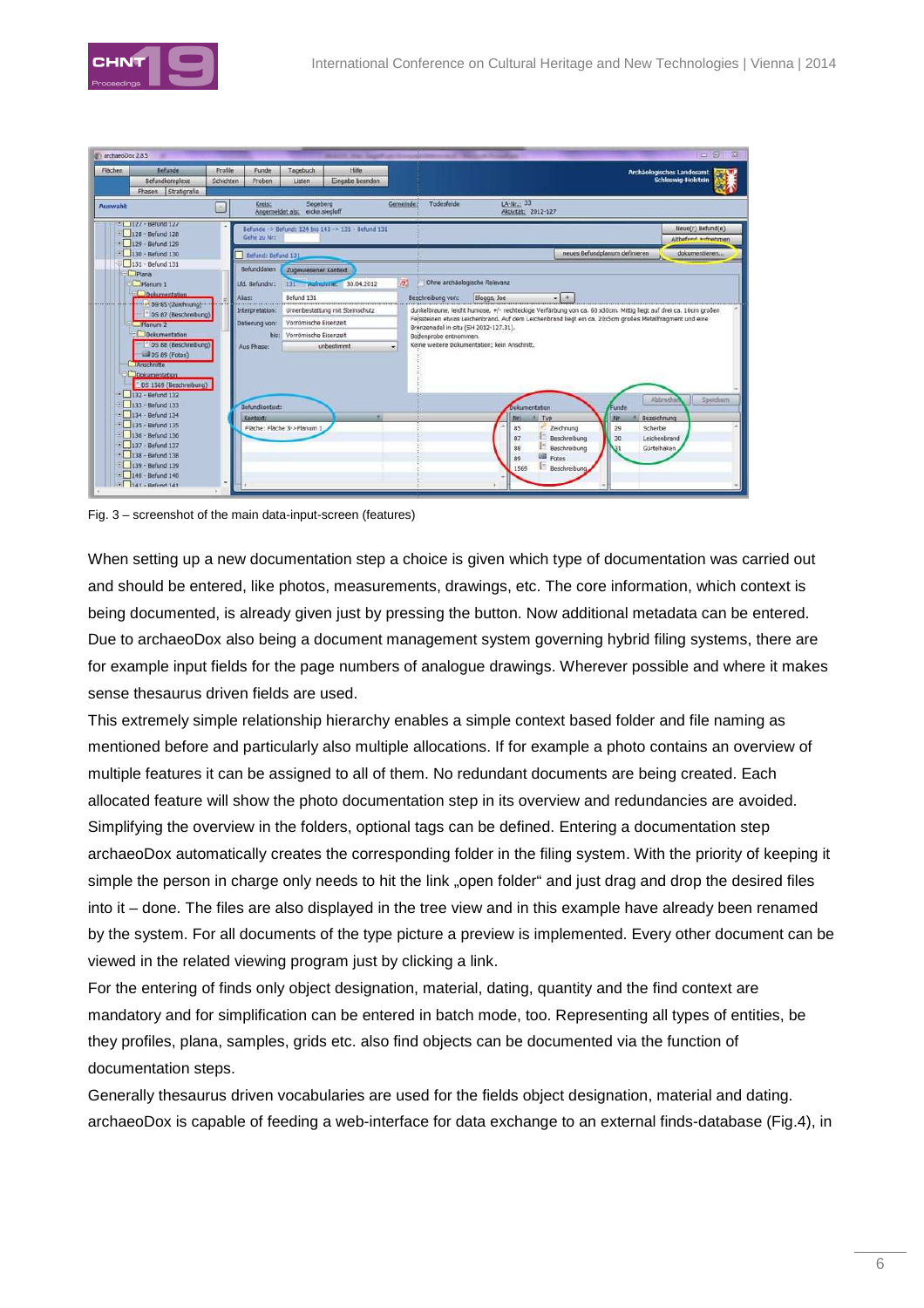.

 $\overline{\phantom{a}}$ 



this case the Archaeological Database Schleswig-Holstein, using the standardized LIDO XML format $^3$ . The user triggers this dataset-transmission by pressing a button on the startup screen.

The used vocabularies are maintained using a web based tool called xTree in which the entries are grouped by topic in multiple logical and hierarchal levels. It lets you use different kinds of synonyms for the same entry, also in other languages and with ISO-conform definitions and mappings to other vocabularies like the AAT. So for data entry or search queries no unique term is needed. Hamburg and Schleswig Holstein at the moment participate in building up a vocabulary for feature designations in cooperation with the leading authority Landschaftsverband Rheinland.



Fig. 4 – Inventarisation of find objects via archaeoDox and data-interchange to external systems (LIDO-logo by Rob Lancefield; http://www.lido-schema.org)

As a substantial benefit to the person in charge archaeoDox creates different kinds of output lists, like a finds list and a feature catalogue for the excavation report with the complete documentation cited. These lists are always accessible in archaeoDox and can also partially be used as a navigation element. On top of that a basic quality assurement list has been implemented to ensure accuracy and quality of data. Another feature in archaeoDox is an implemented site notebook automatically set up by the documentation step list of each day. Besides that it is possible, in a sense of a classic excavation diary, to enter special occasions of the day, like weather or visitors, and additionally to enter the working hours of the teammembers.

<sup>&</sup>lt;sup>3</sup> http://network.icom.museum/cidoc/working-groups/data-harvesting-and-interchange/what-is-lido/.